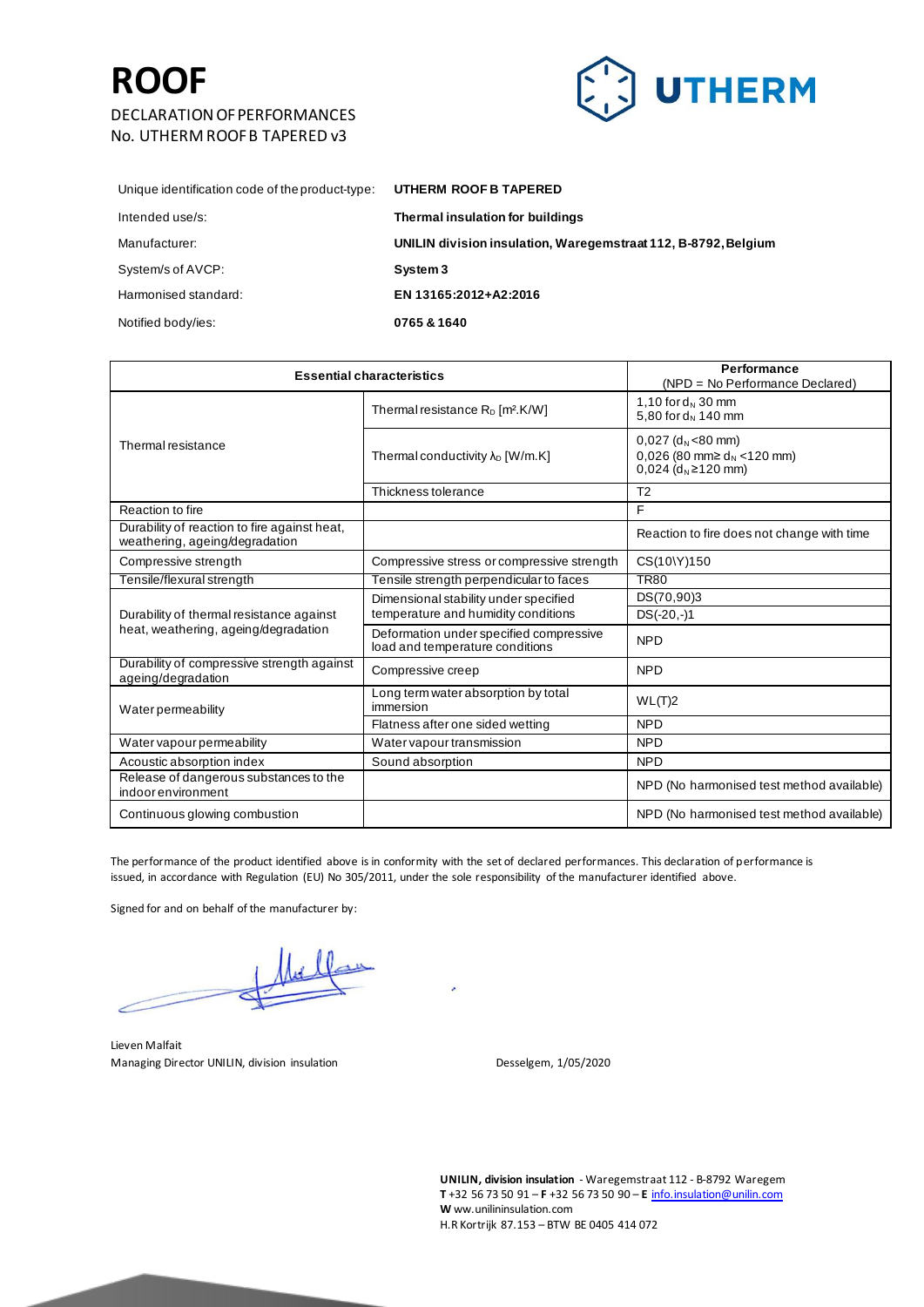

| Unieke identificatiecode van het producttype: | UTHERM ROOF B TAPERED                                          |
|-----------------------------------------------|----------------------------------------------------------------|
| Beoogde gebruiken:                            | Thermische isolatie voor gebouwen                              |
| Fabrikant:                                    | UNILIN division insulation, Waregemstraat 112, B-8792, Belgium |
| AVCP systeem:                                 | System 3                                                       |
| Geharmoniseerde norm:                         | EN 13165:2012+A2:2016                                          |
| Aangemelde instantie:                         | 0765 & 1640                                                    |
|                                               |                                                                |

| Essentiële kenmerken                                                       |                                                                                       | <b>Prestatie</b><br>(NPD = Geen prestatie verklaard)                                                                     |
|----------------------------------------------------------------------------|---------------------------------------------------------------------------------------|--------------------------------------------------------------------------------------------------------------------------|
| Thermische weerstand                                                       | Thermische weerstand $R_D$ [m <sup>2</sup> .K/W]                                      | 1,10 for $d_N$ 30 mm<br>5,80 for $d_N$ 140 mm                                                                            |
|                                                                            | Thermische geleidbaarheid $\lambda_{D}$ [W/m.K]                                       | $0,027$ (d <sub>N</sub> <80 mm)<br>0,026 (80 mm $\geq$ d <sub>N</sub> <120 mm)<br>$0,024$ (d <sub>N</sub> $\geq$ 120 mm) |
|                                                                            | <b>Dikte</b>                                                                          | T <sub>2</sub>                                                                                                           |
| <b>Brandreactie</b>                                                        |                                                                                       | E                                                                                                                        |
| Duurzaamheid van brandgedrag bij hitte,<br>verwering of veroudering/verval |                                                                                       | Geen verandering in eigenschappen voor<br>brandgedrag                                                                    |
| Drukvastheid                                                               | Drukbelasting of drukvastheid                                                         | CS(10\Y)150                                                                                                              |
| Treksterkte/breukkracht                                                    | Treksterkte loodrecht op het oppervlak                                                | <b>TR80</b>                                                                                                              |
|                                                                            | Dimensionele stabiliteit onder                                                        | DS(70,90)3                                                                                                               |
| Duurzaamheid van thermische weerstand                                      | gespecificeerde omstandigheden voor<br>temperatuur en luchtvochtigheid                | $DS(-20,-)1$                                                                                                             |
| bij hitte, verwering of veroudering/verval                                 | Vervorming bij gespecificeerde<br>omstandigheden voor drukbelasting en<br>temperatuur | <b>NPD</b>                                                                                                               |
| Duurzaamheid van druksterkte bij<br>veroudering/verval                     | Kruipdruksterkte                                                                      | <b>NPD</b>                                                                                                               |
| Waterdoorlaatbaarheid                                                      | Lange termijn waterabsorptie bij volledige<br>onderdompeling                          | WL(T)2                                                                                                                   |
|                                                                            | Vlakheid na eenzijdige bevochtiging                                                   | <b>NPD</b>                                                                                                               |
| Waterdampdoorlaatbaarheid                                                  | Waterdampdoorlaatbaarheid                                                             | <b>NPD</b>                                                                                                               |
| Akoestische absorptie index                                                | Geluidsabsorptie                                                                      | <b>NPD</b>                                                                                                               |
| Vrijgave van gevaarlijke stoffen in het<br>binnenklimaat                   |                                                                                       | NPD (Geen geharmoniseerde testmethode<br>beschikbaar)                                                                    |
| Nagloeien                                                                  |                                                                                       | NPD (Geen geharmoniseerde testmethode<br>beschikbaar)                                                                    |

De prestaties van het hierboven omschreven product zijn conform de aangegeven prestaties. Deze prestatieverklaring wordt verstrekt volgens Verordening (EU) No 305/2011, onder de exclusieve verantwoordelijkheid van de bovenvermelde fabrikant.

Ondertekend voor en namens de fabrikant door:

Lieven Malfait Managing Director UNILIN, division insulation description of the Sesselgem, 1/05/2020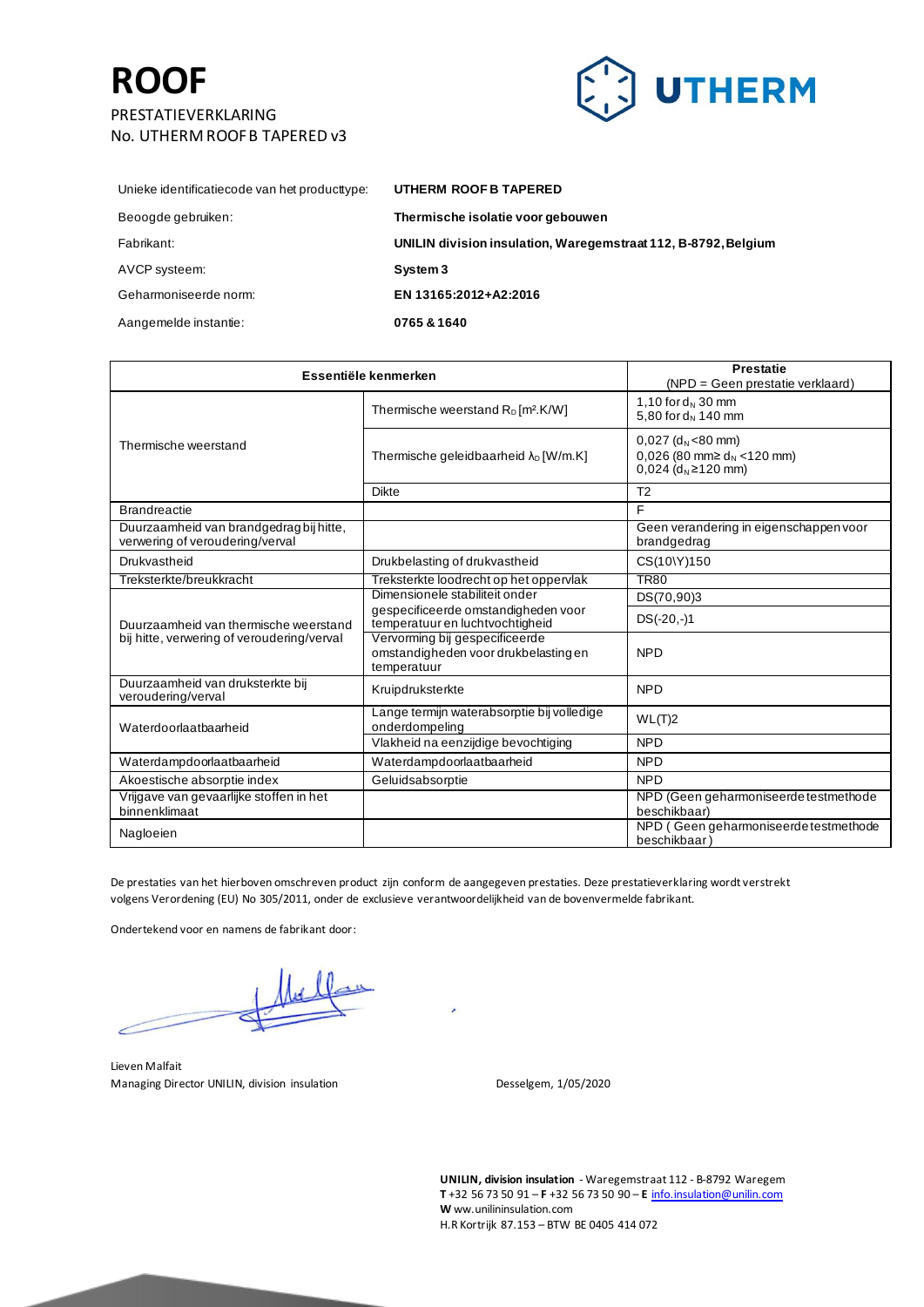#### DECLARATION DES PERFORMANCES No. UTHERM ROOF B TAPERED v3



| Code d'identification unique du produit type : | UTHERM ROOF B TAPERED                                          |
|------------------------------------------------|----------------------------------------------------------------|
| Usage ou usages prévu(s):                      | Isolant thermique pour le bâtiment                             |
| Fabricant:                                     | UNILIN division insulation, Waregemstraat 112, B-8792, Belgium |
| Le ou les systèmes AVCP:                       | System 3                                                       |
| Norme harmonisée:                              | EN 13165:2012+A2:2016                                          |
| Organisme(s) notifié(s):                       | 0765 & 1640                                                    |
|                                                |                                                                |

| Caractéristiques essentielles                                                                                                      |                                                                                   | <b>Performances</b><br>(NPD = Aucune performance déterminée)                                                             |
|------------------------------------------------------------------------------------------------------------------------------------|-----------------------------------------------------------------------------------|--------------------------------------------------------------------------------------------------------------------------|
|                                                                                                                                    | Résistance thermique $R_D$ [m <sup>2</sup> .K/W]                                  | 1,10 for $d_N$ 30 mm<br>5,80 for $d_N$ 140 mm                                                                            |
| Résistance thermique                                                                                                               | Conductivité thermique λ <sub>D</sub> [W/m.K]                                     | $0.027$ (d <sub>N</sub> <80 mm)<br>0,026 (80 mm $\geq$ d <sub>N</sub> <120 mm)<br>$0.024$ (d <sub>N</sub> $\geq$ 120 mm) |
|                                                                                                                                    | Epaisseur                                                                         | T <sub>2</sub>                                                                                                           |
| Réaction au feu                                                                                                                    |                                                                                   | F                                                                                                                        |
| Durabilité de la réaction au feu par rapport<br>à l'exposition à la chaleur aux intempéries,<br>au vieillissement/à la dégradation |                                                                                   | Réaction au feu ne change pas avec le<br>temps                                                                           |
| Résistance à la compression                                                                                                        | Contrainte en compression ou résistance à<br>la compression                       | CS(10\Y)150                                                                                                              |
| Résistance à la traction/flexion                                                                                                   | Résistance à la traction perpendiculairement<br>aux faces                         | <b>TR80</b>                                                                                                              |
| Durabilité de la résistance thermique par                                                                                          | Stabilité dimensionnelle                                                          | DS(70,90)3                                                                                                               |
| rapport à l'exposition à la chaleur, aux                                                                                           |                                                                                   | $DS(-20,-)1$                                                                                                             |
| intempéries, au vieillissement/à la<br>dégradation                                                                                 | Déformation sous charge en compression et<br>conditions de température spécifiées | <b>NPD</b>                                                                                                               |
| Durabilité de la résistance à la<br>compression par rapport au<br>vieillissement/à la dégradation                                  | Fluage en compression                                                             | <b>NPD</b>                                                                                                               |
| Perméabilité à l'eau                                                                                                               | Absorption d'eau à long terme par<br>immersion totale                             | WL(T)2                                                                                                                   |
|                                                                                                                                    | Planéité après immersion partielle                                                | <b>NPD</b>                                                                                                               |
| Perméabilité à la vapeur d'eau                                                                                                     | Transmission de la vapeur d'eau                                                   | <b>NPD</b>                                                                                                               |
| Coefficient d'absorption acoustique                                                                                                | Absorption acoustique                                                             | <b>NPD</b>                                                                                                               |
| Emission de substances dangereuses à<br>l'intérieur des bâtiments                                                                  | Emission de substances dangereuses                                                | NPD (Aucune méthode d'essai harmonisée<br>disponible)                                                                    |
| Combustion avec incandescence continue                                                                                             |                                                                                   | NPD (Aucune méthode d'essai harmonisée<br>disponible)                                                                    |

Les performances du produit susmentionné sont conformes aux performances déclarées. La présente déclaration des performances est établie selon ordonnance (EU) No 305/211 sous la seule responsabilité du fabricant susmentionné.

Signé pour le fabricant et en son nom par:

z

Lieven Malfait Managing Director UNILIN, division insulation description of the Desselgem, 1/05/2020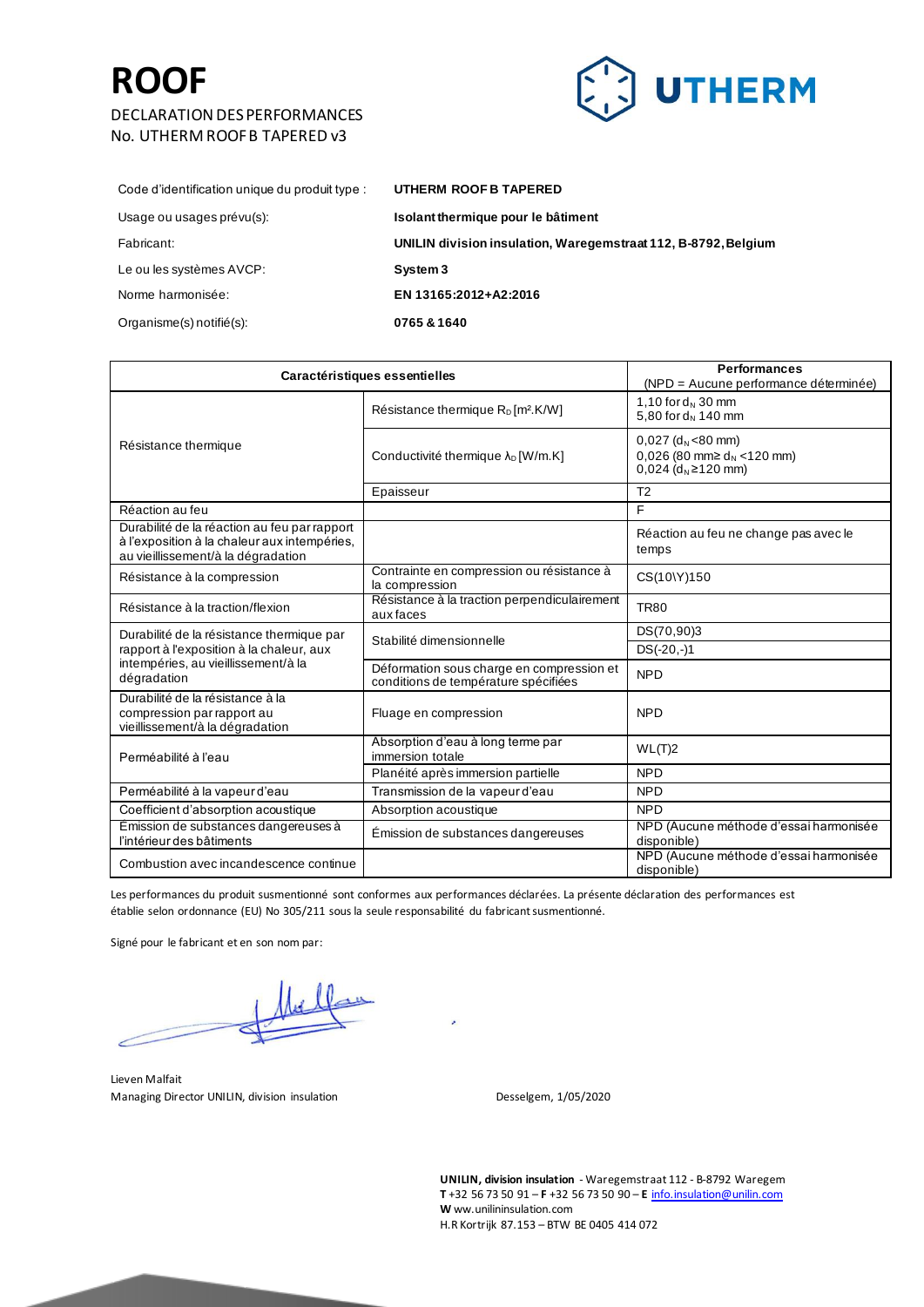

| Eindeutiger Kenncode des Produkttypes: | UTHERM ROOF B TAPERED                                          |
|----------------------------------------|----------------------------------------------------------------|
| Vorgesehene(r) Verwendungszweck(e)     | Wärmedämmstoff für Gebäude                                     |
| Herstellers:                           | UNILIN division insulation, Waregemstraat 112, B-8792, Belgium |
| System oder Systeme AVCP:              | System 3                                                       |
| Harmonisierten Norm:                   | EN 13165:2012+A2:2016                                          |
| Notifiziertes Prüflabor:               | 0765 & 1640                                                    |

| <b>Wesentliche Merkmale</b>                                                                            |                                                                            | Leistung<br>(NPD = ohne erklärte Leistung)                                                                               |
|--------------------------------------------------------------------------------------------------------|----------------------------------------------------------------------------|--------------------------------------------------------------------------------------------------------------------------|
| Wärmedurchlasswiderstand                                                                               | Wärmedurchlasswiderstand $R_D$ [m <sup>2</sup> .K/W]                       | 1,10 for $d_N$ 30 mm<br>5,80 for $d_N$ 140 mm                                                                            |
|                                                                                                        | Wärmeleitfähigkeit λ <sub>D</sub> [W/m.K]                                  | $0.027$ (d <sub>N</sub> <80 mm)<br>0,026 (80 mm $\geq$ d <sub>N</sub> <120 mm)<br>$0.024$ (d <sub>N</sub> $\geq$ 120 mm) |
|                                                                                                        | <b>Dicke</b>                                                               | T <sub>2</sub>                                                                                                           |
| <b>Brandverhalten</b>                                                                                  |                                                                            | F                                                                                                                        |
| Beständigkeit des Branderhaltens gegen<br>Hitze, Witterungseinflüsse,<br>Alterung/Abbau                |                                                                            | Das Brandverhalten ändert sich nicht mit der<br>Zeit                                                                     |
| Druckfestigkeit                                                                                        | Druckspannung oder Druckfestigkeit                                         | CS(10\Y)150                                                                                                              |
| Zugfestigkeit/Scherverhalten                                                                           | Zugfestigkeit senkrecht zur Plattenebene                                   | <b>TR80</b>                                                                                                              |
| Beständigkeit des<br>Wärmedurchlasswiderstandes gegen<br>Hitze, Witterungseinflüsse,<br>Alterung/Abbau | Dimensionsstabilität bei definierten<br>Temperatur- und Feuchtebedingungen | DS(70,90)3<br>$DS(-20,-)1$                                                                                               |
|                                                                                                        | Verformung bei definierter Druck- und<br>Temperaturbeanspruchung           | <b>NPD</b>                                                                                                               |
| Beständigkeit der Druckfestigkeit gegen<br>Alterung/Abbau                                              | Krichverhalten                                                             | <b>NPD</b>                                                                                                               |
| Wasseraufnahme und Befeuchtung                                                                         | Langzeitige Wasseraufnahme bei völliges<br>Eintauchen                      | WL(T)2                                                                                                                   |
|                                                                                                        | Ebenheit nach einseitiger Befeuchtung                                      | <b>NPD</b>                                                                                                               |
| Wasserdampfdurchlässigkeit                                                                             | Wasserdampfdurchlässigkeit                                                 | <b>NPD</b>                                                                                                               |
| Schallabsorptionsgrad                                                                                  | Schallabsorption                                                           | <b>NPD</b>                                                                                                               |
| Abgabe gefährlicher Substanzen an das<br>Gebäudeinnere                                                 |                                                                            | NPD (Kein harmonisiertes Testverfahren<br>verfügbar)                                                                     |
| Glimmverhalten                                                                                         |                                                                            | NPD (Kein harmonisiertes Testverfahren<br>verfügbar)                                                                     |

Die Leistung des Produktes gemäß oben genannt entspricht der erklärten Leistung oben genannt.

Verantwortlich für diese Leistungserklärung, entsprechend Verordnung (EU) No 305/2011, ist allein der oben genannten Hersteller.

Unterzeichnet für und im Namen des Herstellers von:

Lieven Malfait Managing Director UNILIN, division insulation description of the Sesselgem, 1/05/2020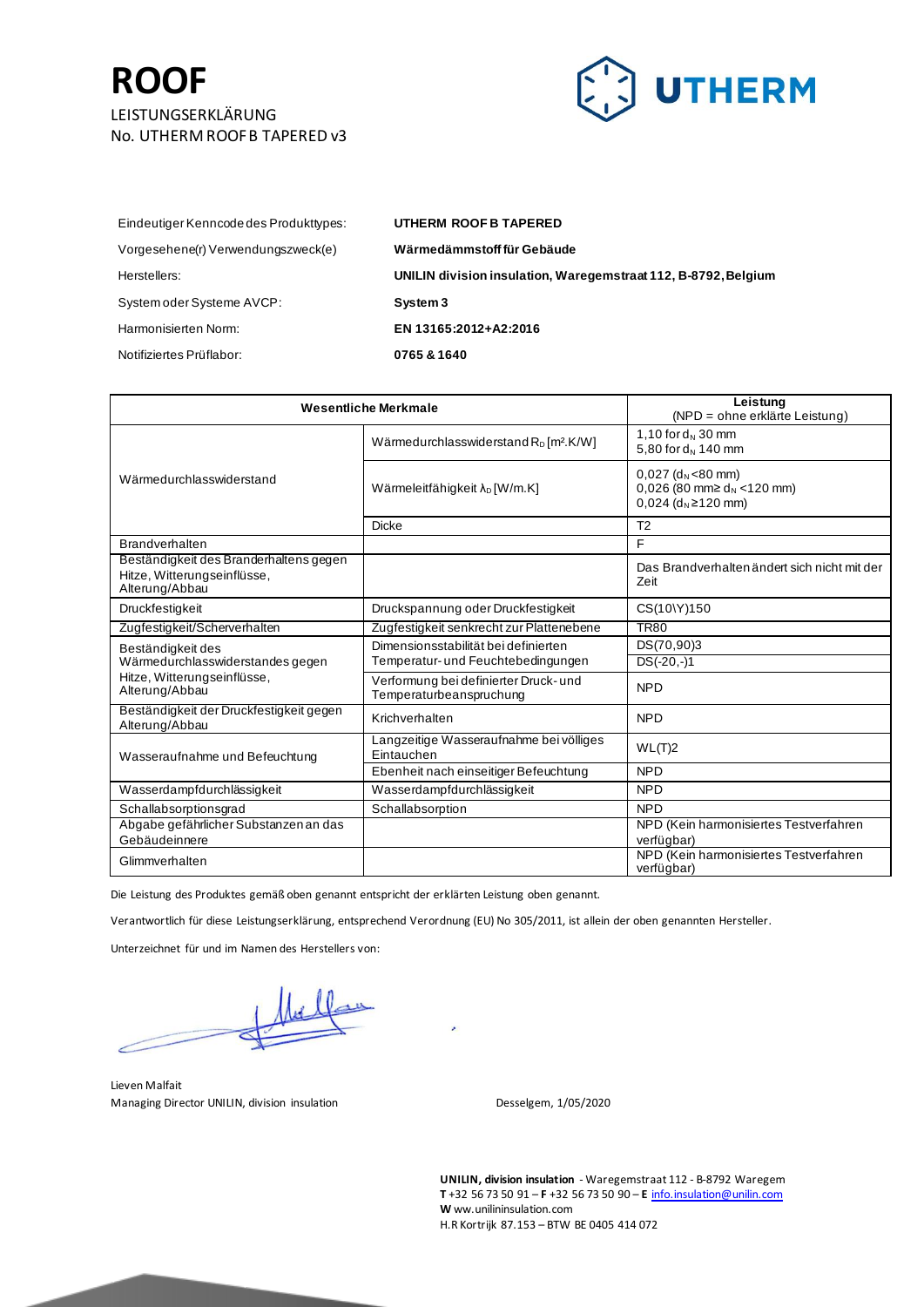

| Varetypens unikke identifikationskode: | UTHERM ROOF B TAPERED                                          |
|----------------------------------------|----------------------------------------------------------------|
| <b>Byggevarens</b>                     | Varmeisolering til bygninger                                   |
| Fabrikantens navn                      | UNILIN division insulation, Waregemstraat 112, B-8792, Belgium |
| System eller systemer til vurdering    | System 3                                                       |
| Harmoniseret standard                  | EN 13165:2012+A2:2016                                          |
| Notificerede prøvningslaboratorium     | 0765 & 1640                                                    |

| Væsentlige egenskaber                                                                 |                                                                              | Ydeevne<br>$(NPD = ingen præstation erklæret)$                                                                           |
|---------------------------------------------------------------------------------------|------------------------------------------------------------------------------|--------------------------------------------------------------------------------------------------------------------------|
| Termisk modstand                                                                      | Termisk modstand R <sub>D</sub> [m <sup>2</sup> .K/W]                        | 1,10 for $d_N$ 30 mm<br>5,80 for $d_N$ 140 mm                                                                            |
|                                                                                       | Varmeledningsevne $\lambda_D$ [W/m.K]                                        | $0,027$ (d <sub>N</sub> <80 mm)<br>0,026 (80 mm $\geq$ d <sub>N</sub> <120 mm)<br>$0.024$ (d <sub>N</sub> $\geq$ 120 mm) |
|                                                                                       | <b>Tykkelse</b>                                                              | T <sub>2</sub>                                                                                                           |
| Reaktion yed brand                                                                    |                                                                              | E                                                                                                                        |
| Holdbarhed af reaktion ved brand mod<br>varme, vejrpåvirkning,<br>ældning/nedbrydning |                                                                              | Reaktionen ved brand ændres ikke med<br>tiden                                                                            |
| Trykstyrke                                                                            | Trykspænding eller trykstyrke                                                | CS(10\Y)150                                                                                                              |
| Trækbrudstyrke                                                                        | Trækbrudstyrke vinkelret på flader                                           | <b>TR80</b>                                                                                                              |
| Holdbarhed af termisk modstand mod                                                    | Dimensionsstabilitet under specificerede<br>temperatur- og fugtighedsforhold | DS(70,90)3                                                                                                               |
| varme, vejrpåvirkning,                                                                |                                                                              | $DS(-20,-)1$                                                                                                             |
| ældning/nedbrydning                                                                   | Deformering under specificerede<br>trykbelastnings- og temperaturforhold     | <b>NPD</b>                                                                                                               |
| Kompressionskrybning                                                                  |                                                                              | <b>NPD</b>                                                                                                               |
| Vandpermeabilitet                                                                     | Længerevarende vandoptagelse ved fuld<br>nedsænkning                         | WL(T)2                                                                                                                   |
|                                                                                       | Fladhed efter ensidet befugtning                                             | <b>NPD</b>                                                                                                               |
| Vanddampgennemtrængelighed                                                            | Vanddamptransmission                                                         | <b>NPD</b>                                                                                                               |
| Akustisk absorptionsindeks                                                            | Lydabsorption                                                                | <b>NPD</b>                                                                                                               |
| Emission af farlige stoffer til indemiljøet                                           |                                                                              | NPD (Der er ingen tilgængelig harmoniseret<br>prøvningsmetode)                                                           |
| Kontinuerlig glødebrand                                                               |                                                                              | NPD (Der er ingen tilgængelig harmoniseret<br>prøvningsmetode)                                                           |

Det ovennævnte produkts præstationer er i overensstemmelse med de anførte præstationer. Denne præstationserklæring er udstedt i overensstemmelse med Forordning (EU) Nr. 305/211, under ovennævnte fabrikants eksklusive ansvar.

×

Underskrevet for og på vegne af producenten af :

Lieven Malfait Managing Director UNILIN, division insulation description of the Sesselgem, 1/05/2020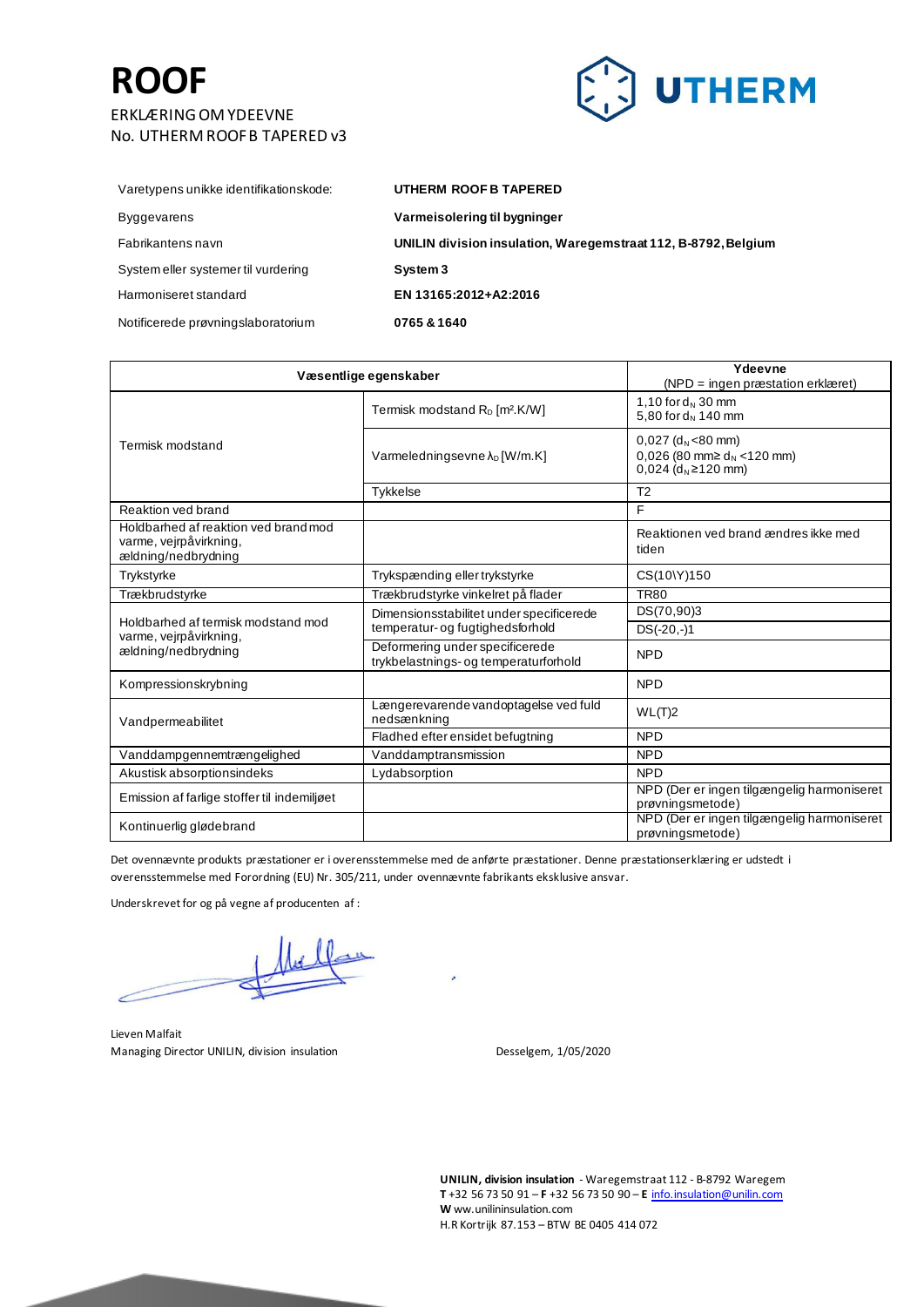No. UTHERM ROOF B TAPERED v3



| Produkttypens unika identifikationskod: | UTHERM ROOF B TAPERED                                          |
|-----------------------------------------|----------------------------------------------------------------|
| Avsed användning                        | Värmeisolering av byggnader                                    |
| Tillverkare                             | UNILIN division insulation, Waregemstraat 112, B-8792, Belgium |
| AVCP-system                             | System 3                                                       |
| Harmoniserad standard                   | EN 13165:2012+A2:2016                                          |
| Anmält/anmälda organ                    | 0765 & 1640                                                    |

| Väsentliga Egenskaper                                                            |                                                                        | Prestanda<br>$(NPD = ingen presentation bestämd)$                                                                        |
|----------------------------------------------------------------------------------|------------------------------------------------------------------------|--------------------------------------------------------------------------------------------------------------------------|
| Värmemotstånd                                                                    | Värmemotstånd $R_D$ [m <sup>2</sup> .K/W]                              | 1,10 for $d_N$ 30 mm<br>5,80 for $d_N$ 140 mm                                                                            |
|                                                                                  | Värmekonduktivitet $\lambda_D$ [W/m.K]                                 | $0,027$ (d <sub>N</sub> <80 mm)<br>0,026 (80 mm $\geq$ d <sub>N</sub> <120 mm)<br>$0,024$ (d <sub>N</sub> $\geq$ 120 mm) |
|                                                                                  | Tjocklek                                                               | T <sub>2</sub>                                                                                                           |
| <b>Brandklass</b>                                                                |                                                                        | F                                                                                                                        |
| Hållbarhet av brandbeteende vid värme,<br>förväxling eller åldrande / sönderfall |                                                                        | Brandklassen förändras inte med tiden                                                                                    |
| Tryckhållfasthet                                                                 | Tryckhållfasthet                                                       | CS(10\Y)150                                                                                                              |
| Brottgräns/skjuvegenskaper                                                       | Brottgräns vinkelrätt mot ytor                                         | <b>TR80</b>                                                                                                              |
|                                                                                  | Dimensionsstabilitet                                                   | DS(70,90)3                                                                                                               |
| Hållbarhet                                                                       |                                                                        | $DS(-20,-)1$                                                                                                             |
|                                                                                  | Deformation vid specifik tryckbelastning och<br>temperaturförhållanden | <b>NPD</b>                                                                                                               |
| Hållbarhet för tryckhållfasthet mot åldring /<br>nedbrytning                     | Komprimeringskryp                                                      | <b>NPD</b>                                                                                                               |
| Vattengenomsläpplighet                                                           | långsiktig vid fullständig nedsänkning                                 | WL(T)2                                                                                                                   |
|                                                                                  | Planhet efter ensidig vätning                                          | <b>NPD</b>                                                                                                               |
| Vattenånggenomsläpplighet                                                        | Vattenånggenomträngning                                                | <b>NPD</b>                                                                                                               |
| Ljudabsorptionsindex                                                             | Liudabsorptionsindex                                                   | <b>NPD</b>                                                                                                               |
| Emission av farliga ämnen i inomhusmiljön                                        |                                                                        | NPD (Harmoniserad testmetod saknas)                                                                                      |
| Kontinuerligt glödande förbränning                                               |                                                                        | NPD (Harmoniserad testmetod saknas)                                                                                      |

Prestandan för ovanstående produkt överensstämmer med den angivna prestandan. Denna prestandadeklaration har utfärdats i enlighet med förordning (EU) nr 305/2011 på eget ansvar av den tillverkare som anges ovan.

Undertecknat på tillverkarens vägnar av:

Lieven Malfait Managing Director UNILIN, division insulation description of the Sesselgem, 1/05/2020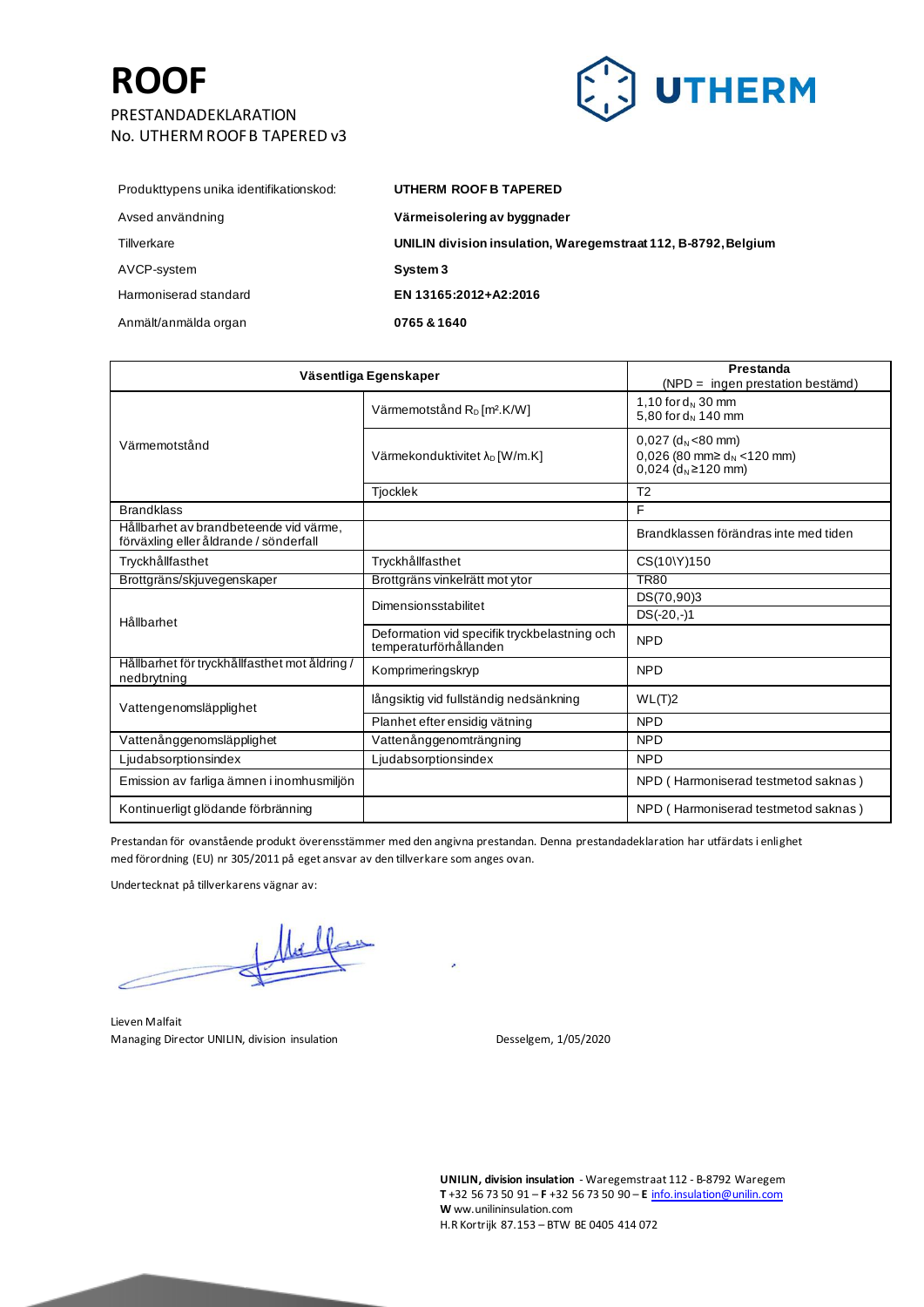### **ROOF** PROHLÁŠENÍ O VLASTNOSTECH No. UTHERM ROOF B TAPERED v3



| UTHERM ROOF B TAPERED                                          |
|----------------------------------------------------------------|
| Tepelná izolace budov                                          |
| UNILIN division insulation, Waregemstraat 112, B-8792, Belgium |
| Systém 3                                                       |
| EN 13165:2012+A2:2016                                          |
| 0765 & 1640                                                    |
|                                                                |

| Základní vlastnosti                                                                                 |                                                                    | Představení<br>(NPD = Žádný výkon nebyl deklarován)                                                                      |
|-----------------------------------------------------------------------------------------------------|--------------------------------------------------------------------|--------------------------------------------------------------------------------------------------------------------------|
| Teplotní odolnost                                                                                   | Teplotní odolnost $R_D$ [m <sup>2</sup> .K/W]                      | 1,10 for $d_N$ 30 mm<br>5,80 for d <sub>N</sub> 140 mm                                                                   |
|                                                                                                     | Tepelná vodivost λ <sub>D</sub> [W/m.K]                            | $0.027$ (d <sub>N</sub> <80 mm)<br>0,026 (80 mm $\geq$ d <sub>N</sub> <120 mm)<br>$0.024$ (d <sub>N</sub> $\geq$ 120 mm) |
|                                                                                                     | Tloušťka                                                           | T <sub>2</sub>                                                                                                           |
| Reakce na oheň                                                                                      |                                                                    | F                                                                                                                        |
| Trvanlivost reakce výrobku na oheň tak,<br>jak byl uveden na trh, při působení<br>stámutí/degradace |                                                                    | Reakce na oheň se postupem času nemění                                                                                   |
| Mez pevnosti v tlaku                                                                                | Namáhání v tlaku nebo mez pevnosti v tlaku                         | CS(10\Y)150                                                                                                              |
| Mez pevnosti v tahu/ohybu                                                                           | Mez pevnosti v tahu kolmo na plochy                                | <b>TR80</b>                                                                                                              |
|                                                                                                     | Rozměrová stabilita za specifikovaných                             | DS(70,90)3                                                                                                               |
| Trvanlivost tepelné odolnosti při působení<br>tepla, povětrnostních vlivů,                          | teplotních a vlhkostních podmínek                                  | $DS(-20,-)1$                                                                                                             |
| stámutí/degradace                                                                                   | Deformace za specifických podmínek<br>tlakového zatížení a teploty | <b>NPD</b>                                                                                                               |
| Trvanlivost pevnosti v tlaku proti stárnutí /<br>degradaci                                          | Kompresivní dotvarování                                            | <b>NPD</b>                                                                                                               |
| Propustnost vody                                                                                    | Dlouhodobá absorpce vody celkovým<br>ponořením                     | WL(T)2                                                                                                                   |
|                                                                                                     | Rovinnost po jednostranném smáčení                                 | <b>NPD</b>                                                                                                               |
| Propustnost pro vodní páru                                                                          | Přenos vodních par                                                 | <b>NPD</b>                                                                                                               |
| Index akustické absorpce                                                                            | Pohlcování zvuku                                                   | <b>NPD</b>                                                                                                               |
| Uvolňování nebezpečných látek do<br>vnitřního prostředí                                             |                                                                    | NPD (Neexistuje žádná harmonizovaná<br>zkušební metoda)                                                                  |
| Trvalé žhnutí                                                                                       |                                                                    | NPD (Neexistuje žádná harmonizovaná<br>zkušební metoda)                                                                  |

Výše uvedené vlastnosti výrobku jsou v souladu se sadou deklarovaných výkonů. Toto prohlášení o vlastnostech se vydává v souladu s nařízením (EU) č. 305/2011 na výhradní odpovědnost výše uvedeného výrobce.

Podepsáno za výrobce a jeho jménem:

Lieven Malfait Managing Director UNILIN, division insulation description of the Sesselgem, 1/05/2020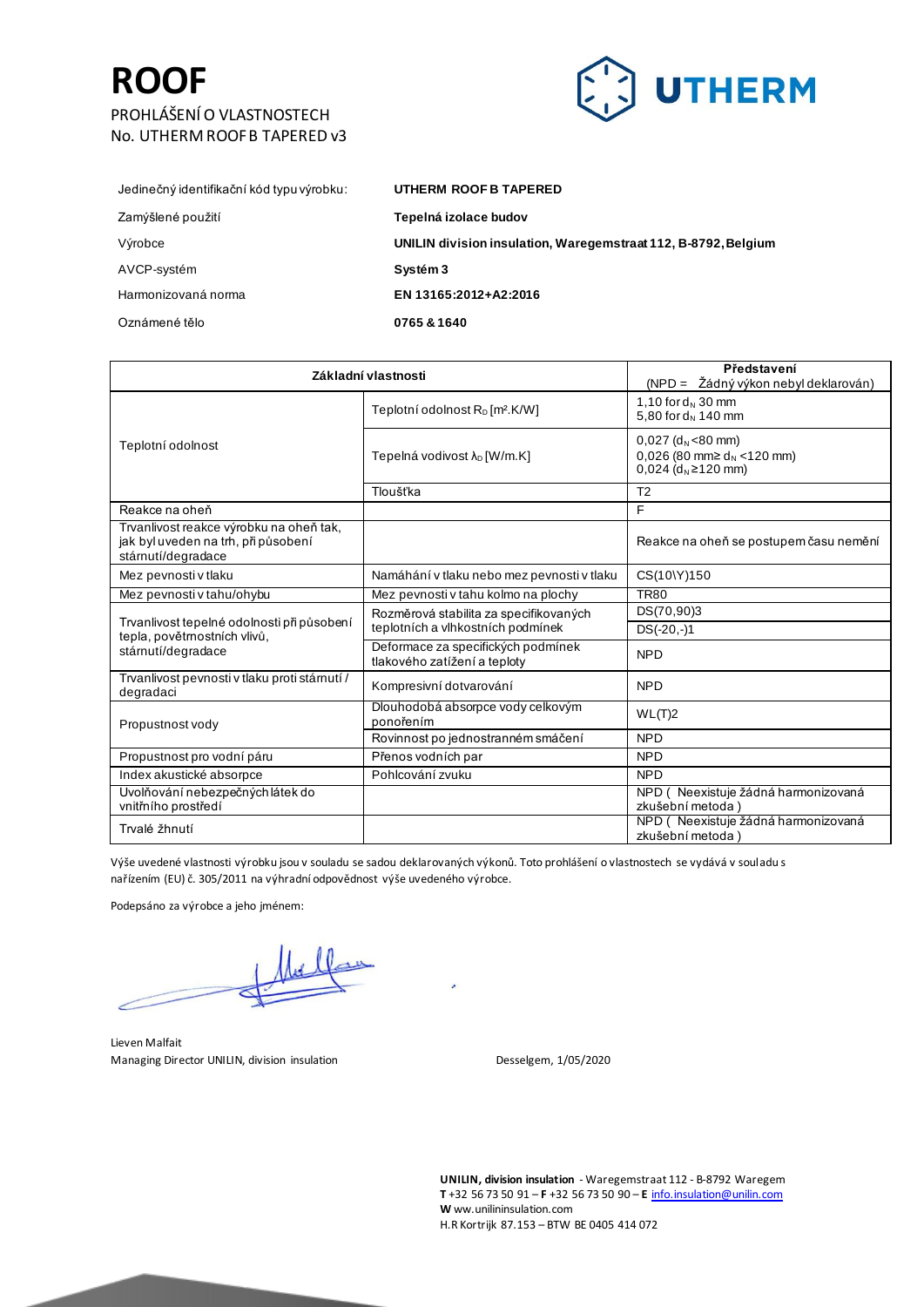### **STOGAS**

#### EKSPLOATACINIIŲ SAVYBIŲ DEKLARACIJA No. UTHERM ROOF B TAPERED v3



| Unikalus gaminio tipo identifikavimo kodas: | UTHERM ROOF B TAPERED                                          |
|---------------------------------------------|----------------------------------------------------------------|
| Paskirtis                                   | Statinių šiluminė izoliacija                                   |
| Gamintojas                                  | UNILIN division insulation, Waregemstraat 112, B-8792, Belgium |
| AVCP sistema (-os)                          | Sistema 3                                                      |
| Damusis standartas                          | EN 13165:2012+A2:2016                                          |
| Notifikuotoji institucija (-os)             | 0765 & 1640                                                    |

| Svarbiausios charakteristikos                                                           |                                                                              | Kokybės parametrai<br>$(NPD = Eksploatacinės savybės)$<br>nedeklaruotos)                                 |
|-----------------------------------------------------------------------------------------|------------------------------------------------------------------------------|----------------------------------------------------------------------------------------------------------|
| Šiluminė varža                                                                          | Šiluminė varža R <sub>D</sub> [m <sup>2</sup> .K/W]                          | 1,10 for $d_N$ 30 mm<br>5,80 for d <sub>N</sub> 140 mm                                                   |
|                                                                                         | Šiluminis laidumas $\lambda_{\rm D}$ [W/m.K]                                 | $0.027$ (d <sub>N</sub> <80 mm)<br>0,026 (80 mm $\geq$ d <sub>N</sub> <120 mm)<br>0,024 ( $d_N$ ≥120 mm) |
|                                                                                         | <b>Storis</b>                                                                | T <sub>2</sub>                                                                                           |
| Reakcija į ugnį                                                                         |                                                                              | F                                                                                                        |
| Atsparumas reakcijai į ugnį veikiant<br>šilumai, esant nusidėvėjimui,<br>pasenus/suirus |                                                                              | Bėgant laikui reakcija į ugnį nekinta                                                                    |
| Gniuždomasis stipris                                                                    | Gniuždymo apkrova arba gniuždomasis<br>stipris                               | CS(10\Y)150                                                                                              |
| Tempimo/deformacinis stipris                                                            | Tempimo stipris statmenas paviršiams                                         | <b>TR80</b>                                                                                              |
| Šiluminės varžos atsparumas veikiant                                                    | Matmeny pastovumas esant nurodytoms                                          | DS(70,90)3                                                                                               |
| šilumai, esant nusidėvėjimui,                                                           | temperatūrinėms ir drėgnumo sąlygoms                                         | $DS(-20,-)1$                                                                                             |
| pasenus/suirus                                                                          | Deformacija esant nurodytoms suspaudimo<br>apkrovos ir temperatūros salygoms | <b>NPD</b>                                                                                               |
| Tvirtumas gniuždant nuo senėjimo / irimo                                                | Suspaudžiamasis roplys                                                       | <b>NPD</b>                                                                                               |
| Vandens laidumas                                                                        | Ilgalaikė vandens sugertis pilnai panardinus                                 | WL(T)2                                                                                                   |
|                                                                                         | Plokštumas po vienpusio drėkinimo                                            | <b>NPD</b>                                                                                               |
| Vandens gary pralaidumas                                                                | Vandens gary pralaidumas                                                     | <b>NPD</b>                                                                                               |
| Akustinės absorbcijos indeksas                                                          | Garso sugertis                                                               | <b>NPD</b>                                                                                               |
| Pavojingų medžiagų išskyrimas patalpų<br>viduje                                         |                                                                              | NPD (<br>Harmonizuoto tyrimo būdo nėra)                                                                  |
| Pastovus švytintis degimas                                                              |                                                                              | NPD (Harmonizuoto tyrimo būdo nėra)                                                                      |

Pirmiau nurodyto produkto eksploatacinės savybės atitinka deklaruotų eksploatacinių savybių rinkinį. Ši eksploatacinių savybių deklaracija išduodama pagal Reglamentą (ES) Nr. 305/2011, už tai atsako tik aukščiau nurodytam gamintojui.

Gamintojo vardu pasirašė:

Lieven Malfait Managing Director UNILIN, division insulation description of the Sesselgem, 1/05/2020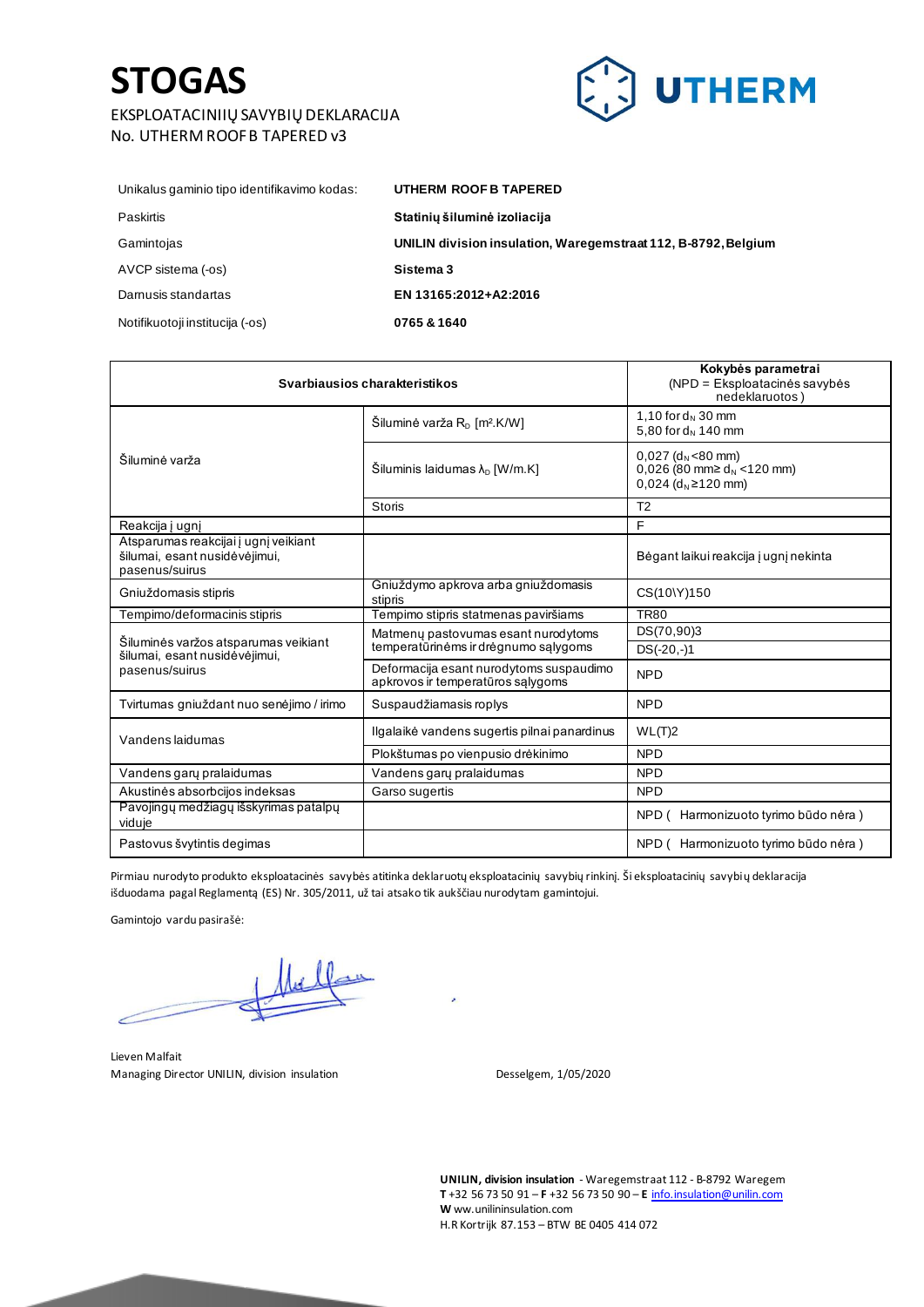#### DICHIARAZIONE DI PRESTAZIONE No. UTHERM ROOF B TAPERED v3



Codice identificativo univoco del tipo di prodotto :

Sistema di valutazione e verifica della costanza delle prestazioni (AVCP): Norma armonizzata: **EN 13165:2012+A2:2016**

Organismo/i notificato/: **0765 & 1640**

### **UTHERM ROOF B TAPERED**

Uso/i previsto/i: **Isolamento termico degli edifici**

Produttore: **UNILIN division insulation, Waregemstraat 112, B-8792, Belgium**

**Sistema 3**

| Caratteristiche essenziali                                                                                 |                                                                                   | <b>Prestazione</b><br>(NPD = Nessuna Prestazione Determinata)                                                            |
|------------------------------------------------------------------------------------------------------------|-----------------------------------------------------------------------------------|--------------------------------------------------------------------------------------------------------------------------|
| Reazione termica                                                                                           | Reazione termica $R_D$ [m <sup>2</sup> .K/W]                                      | 1,10 for $d_N$ 30 mm<br>5,80 for $d_N$ 140 mm                                                                            |
|                                                                                                            | Conducibilità termica λ <sub>D</sub> [W/m.K]                                      | $0,027$ (d <sub>N</sub> <80 mm)<br>0,026 (80 mm $\geq$ d <sub>N</sub> <120 mm)<br>$0.024$ (d <sub>N</sub> $\geq$ 120 mm) |
|                                                                                                            | Spessore                                                                          | T <sub>2</sub>                                                                                                           |
| Classe di reazione al fuoco                                                                                |                                                                                   | F                                                                                                                        |
| Durata della reazione al fuoco<br>contro il calore, gli agenti atmosferici,<br>invecchiamento/degradazione |                                                                                   | Nessun cambiamento nelle proprietà del<br>comportamento al fuoco                                                         |
| Resistenza alla compressione                                                                               | Sforzo di compressione o resistenza alla<br>compressione                          | CS(10\Y)150                                                                                                              |
| Resistenza alla trazione / forza di rottura                                                                | resistenza alla trazione perpendicolare alla<br>superficie                        | <b>TR80</b>                                                                                                              |
| Durata della                                                                                               | Stabilità dimensionale in condizioni di                                           | DS(70,90)3                                                                                                               |
| resistenza termica al calore,                                                                              | temperatura e umidità specificate                                                 | $DS(-20,-)1$                                                                                                             |
| agenti atmosferici,<br>invecchiamento / degradazione                                                       | Deformazione in condizioni di carico e<br>temperatura di compressione specificati | <b>NPD</b>                                                                                                               |
| Durabilità della resistenza a compressione<br>contro invecchiamento / degradazione                         | Strisciamento compressivo                                                         | <b>NPD</b>                                                                                                               |
| Permeabilità all'acqua                                                                                     | Assorbimento d'acqua a lungo termine                                              | WL(T)2                                                                                                                   |
|                                                                                                            | Planarità dopo bagnatura da una faccia                                            | <b>NPD</b>                                                                                                               |
| Permeabilità al vapore acqueo                                                                              | Trasmissione del vapore acqueo                                                    | <b>NPD</b>                                                                                                               |
| Indice di isolamento acustico                                                                              | Assorbimento acustico                                                             | <b>NPD</b>                                                                                                               |
| Emissione di sostanze pericolose<br>all'interno degli edifici                                              |                                                                                   | NPD (Nessun metodo di prova armonizzato<br>disponibile)                                                                  |
| Reazione al fuoco d'incandescenza                                                                          |                                                                                   | NPD (Nessun metodo di prova armonizzato<br>disponibile)                                                                  |

La prestazione del prodotto identificato in precedenza è conforme alla prestazione dichiarata. La presente dichiarazione di prestazione è rilasciata ai sensi del Regolamento (UE) No 305/211, sotto la responsabilità esclusiva del produttore sopra identifica to.

Firmato a nome e per conto del produttore da:

Lieven Malfait Managing Director UNILIN, division insulation Desselgem, 1/05/2020